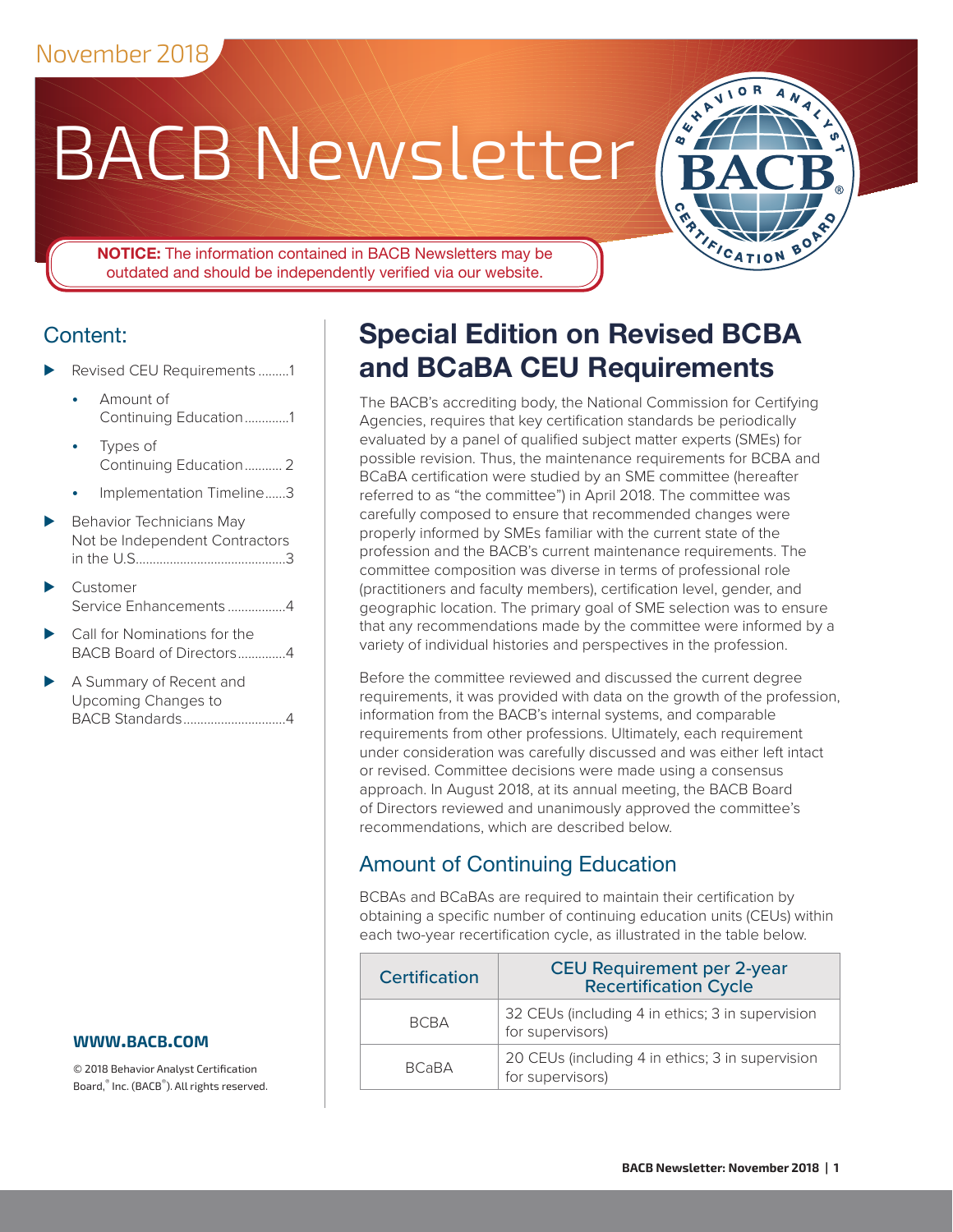<span id="page-1-0"></span>When considering whether to revise the *amount* of required continuing education, the committee reviewed the requirements of comparable professions and behavior analyst licensure boards. Given the compatibility of current BACB requirements with these other systems and how well the profession has managed the current requirements, the **committee recommended that the current amount of required continuing education remain unchanged**.

### Types of Continuing Education

The BACB currently categorizes CEUs into seven different types, some of which are restricted such that they cannot fulfill the entirety of the continuing education requirement.

Prior to their discussion, the committee reviewed data on types of CEUs submitted by certificants in recent years (almost 80% of all CEUs were Type 2) and data from a recent BACB survey on certificant continuing education practices and preferences. After discussing the types of CEUs, the logistics of keeping track of CEU-type restrictions, the current availability of continuing education opportunities in the profession, and issues related to accessing continuing education by certificants in some rural and international locations, the committee recommended the following modifications to the existing CEU types.

**Removal of Restrictions.** The committee recommended that restrictions within and across categories be eliminated, which will allow certificants to more efficiently manage their continuing education and obtain all of their continuing education within a single category.

**Elimination of Nonauthorized Events (Type 3) and Examination (Type 6) Options.** The committee reviewed data indicating that few certificants relied on Type 3 (less than 4%) and Type 6 (less than 1%) continuing education in recent years. These types were important in an earlier time when systems for continuing education in the profession had not yet been well established, making the availability of multiple options valuable. The committee ultimately concluded that the Type 3 and Type 6 categories were no longer necessary and recommended that they be eliminated.

**Category Revisions.** The committee reviewed the remaining five continuing education categories and noted significant overlap among them. For this reason, they recommended that the remaining categories be collapsed into three categories: Teaching, Learning, and Scholarship.

| <b>Current Category</b> | <b>Description</b>                                                | <b>New Category</b> |  |
|-------------------------|-------------------------------------------------------------------|---------------------|--|
| Type 1                  | College or university coursework                                  |                     |  |
| Type 2                  | CEUs issued by authorized continuing education<br>(ACE) providers | Learning            |  |
| Type 5                  | CEUs issued by the BACB directly                                  |                     |  |
| Type 4                  | Instruction of Type 1 or Type 2                                   | Teaching            |  |
| Type 7                  | Scholarly activities                                              | Scholarship         |  |
| Type 3                  | Non-authorized events                                             |                     |  |
| Type 6                  | Passing the certification exam again                              | Eliminated          |  |

The table below illustrates the relation between the current and new CEU categories.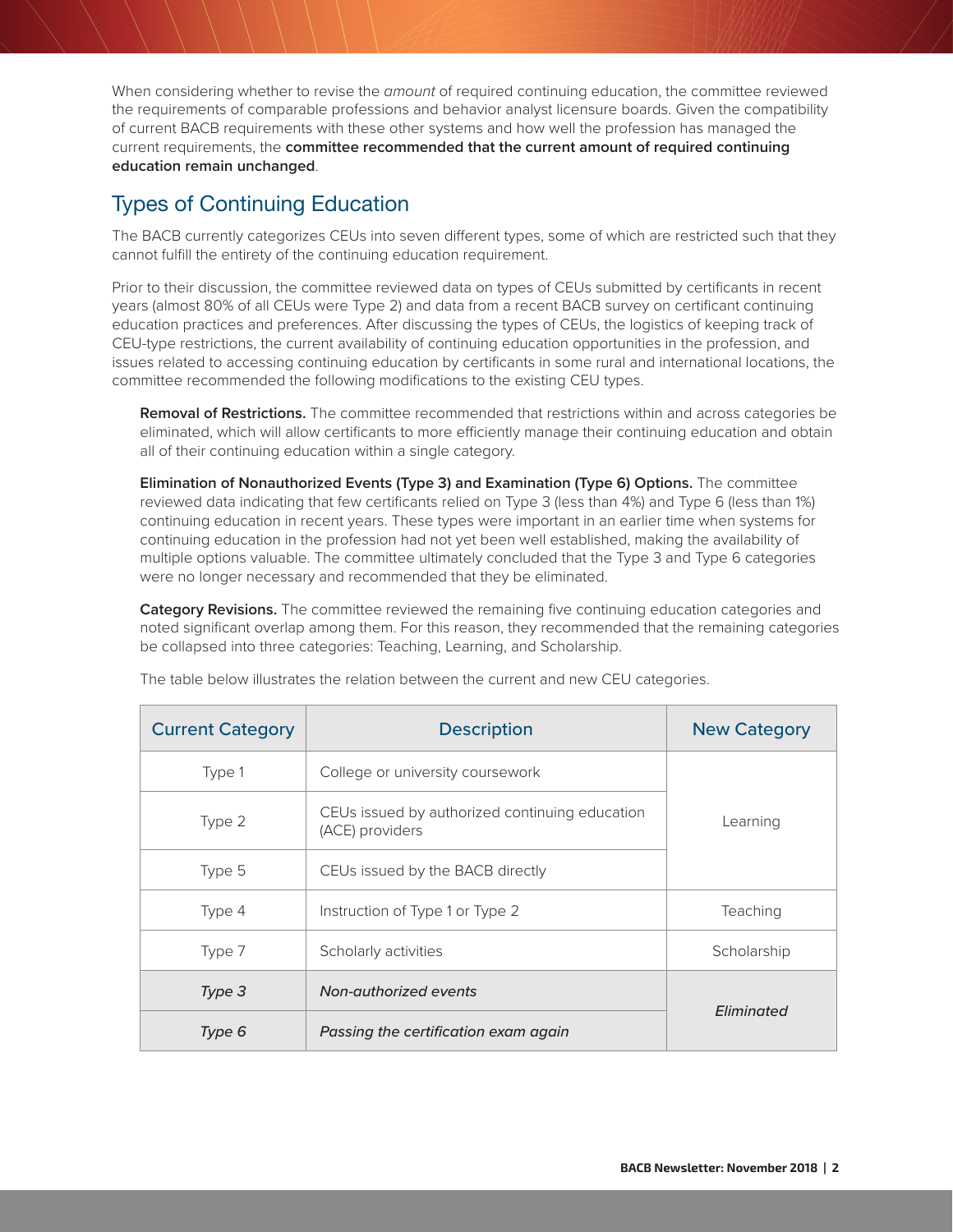<span id="page-2-0"></span>The new, simplified categories are described below. Additional details about these categories will be published at [BACB.com](http://www.bacb.com) in 2019.

| <b>CEU Type</b> | <b>Description</b>                                                                                                                                                                                                                   | <b>Documentation</b>                                                                                                                                                                   |  |
|-----------------|--------------------------------------------------------------------------------------------------------------------------------------------------------------------------------------------------------------------------------------|----------------------------------------------------------------------------------------------------------------------------------------------------------------------------------------|--|
| Learning        | Continuing education by: attending events offered<br>by ACE providers, completing advanced university<br>graduate courses in behavior analysis, and<br>participating in certain BACB certification activities                        | Certificate from ACE events; syllabi and<br>transcripts from university courses; no<br>documentation is needed for BACB<br>events (these are issued directly into<br>Gateway accounts) |  |
| Teaching        | Continuing education by: teaching certain ACE<br>events or teaching certain university courses in<br>behavior analysis                                                                                                               | Documentation from the ACE provider<br>for teaching an ACE event; a letter<br>from a department chair for teaching a<br>university course                                              |  |
| Scholarship     | Continuing education by: publishing an applied<br>behavior-analytic article in a peer-reviewed<br>journal OR writing a review or decision letter for<br>an applied behavior-analytic article submitted to a<br>peer-reviewed journal | A PDF of the final published article; a<br>letter from the journal editor or<br>associate editor                                                                                       |  |

#### Implementation Timeline

- The option to retake the BCBA or BCaBA examination for Type 6 continuing education will no longer be available after the **November 2019 examination window**.
- The new CEU system described above will take effect on **January 1, 2020**. For all CEUs earned on or after this date, the documentation indicated above will need to be submitted in the certificant's Gateway account when entering each continuing education unit.

## **Behavior Technicians May Not be Independent Contractors in the U.S.**

The [U.S. Internal Revenue Service](https://www.irs.gov/businesses/small-businesses-self-employed/independent-contractor-self-employed-or-employee) (IRS) provides definitions of two primary worker classifications. A worker is an *employee* when the company controls what duties will be performed and how they will be performed. A worker is an *independent contractor* when he/she controls how the duties will be performed (e.g., which procedures are used). Behavior technicians – those who are certified (e.g., as an RBT) and those who are not – have increasingly advertised their availability to provide services as independent contractors. Because over 97% of RBTs reside in the U.S., we provide the following guidance.

The BACB [defines an RBT](https://www.bacb.com/rbt/) as "a paraprofessional who practices under the close, ongoing supervision of a BCBA, BCaBA, or FL-CBA." Because an RBT is not an independent practitioner with control over how his/her duties are performed, in the U.S. an RBT would almost never qualify as an independent contractor as defined by the IRS. Thus, any RBT who is working as an independent contractor and any business that hires RBTs as independent contractors should immediately consult a tax professional to confirm compliance with IRS regulations. The following resources might be helpful during this consultation:

- The July 20, 2017 IRS Interpretation of Employee vs. Independent Contractor (See [FS-2017-09](https://www.irs.gov/newsroom/understanding-employee-vs-contractor-designation), U.S. Department of the Treasury, 2017).
- The California Association for Behavior Analysis ([May 2018\)](https://mailchi.mp/calaba/so-much-news?e=3ca0f2d2a0) interpretation of this issue.

In addition to this being a serious IRS matter, failure to use the appropriate worker classification for behavior technicians may constitute a violation of the [Professional and Ethical Compliance Code for Behavior Analysts](https://www.bacb.com/ethics/ethics-code/) (e.g., section 1.04). In the event that a Code violation is alleged against you for mischaracterization of RBT services, the BACB will request a copy of the written opinion of a tax professional to demonstrate that appropriate due diligence was exercised in making the classification.

We strongly encourage RBTs who are practicing outside the U.S. to consult with a tax professional in their country to determine compliance with applicable employment laws.